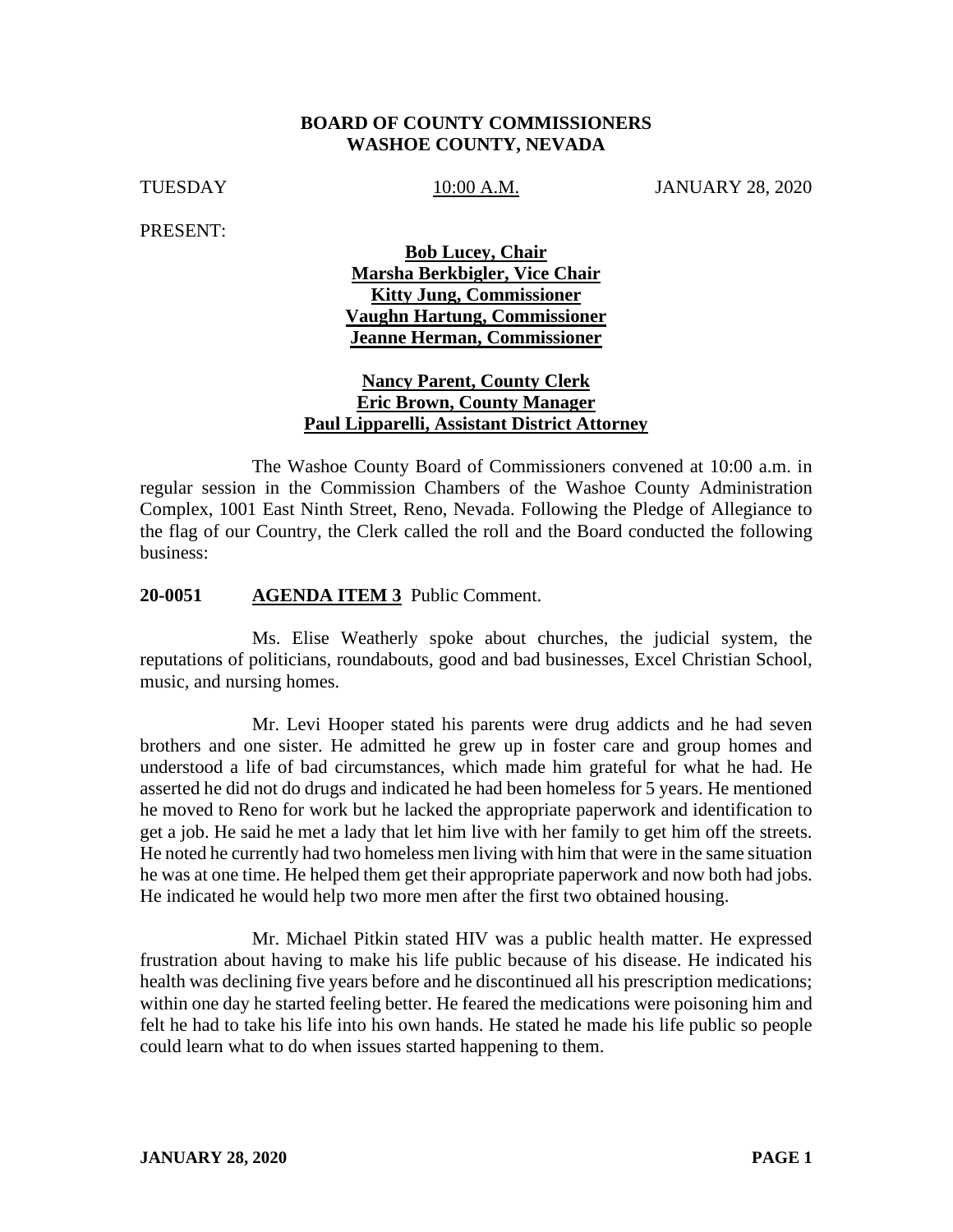Mr. Sam Dehne spoke about the media, government bureaucrats, Kobe Bryant, his flying safety record, Lance Gilman, and Burning Man.

### **20-0052 AGENDA ITEM 4** Announcements/Reports.

County Manager Eric Brown announced the Family Court was scheduled to present information to the Board on March 10. He said work was being done between the three municipalities pursuant to a request from the Community Homelessness Advisory Board via Chair Lucey. He explained regional homelessness strategies were being discussed beyond Our Place, an update on which Human Services Agency Director Amber Howell would present later in this meeting. He noted collaboration for the Community Assistance Center was also in process. He stated staff continued to work with the other municipalities on the lands bill, and a meeting was held recently with stakeholder groups. He indicated the website landsbill.org would be launched to provide information and resources for interested citizens. He added there would be a section on the website for the public to submit comments.

Commissioner Herman said the Hilbert Family spoke during public comment a few months prior about a semi-trailer on their property, which they had been instructed to remove. She wanted the issue with semi-trailers resolved before March 1 or the family would have to remove the trailer, leaving them with no storage. She hoped it could be addressed prior to any action being taken. She said Ms. Diane Stobiecki was selected as the alternate for the Vya Conservation District and asked for her approval to be included on an agenda soon.

Commissioner Herman stated she had been meeting with the Sheriff's Office, the Bureau of Land Management (BLM), the Parks Department, and the Health District about homeless camps and illegal dumping. She spoke with the Carson City BLM, who indicated they wanted to conduct a presentation for the Board; she requested 10 minute presentations from the Sheriff's Office and BLM on March 17 to present information.

Commissioner Hartung noted Commissioner Herman referred to the operable vehicle code, which he said Assistant County Manager Dave Solaro was working on, but there were many different pieces to that code. He stated the Sheriff's Office planned to pay to have a stretch-framed building removed from its location and he thought it could be used as a temporary shelter.

Commissioner Hartung said the City of Reno recently heard the Mortenson Ranch Development project, which they denied. During the hearing it was brought up that the City of Reno could not get an automatic aid agreement signed with the County and they encouraged the public to contact the County about it. He indicated the County had been ready to sign an agreement with them for years. He thought it should be addressed at the next Truckee Meadows Fire Protection District meeting and at a joint meeting with the City of Reno.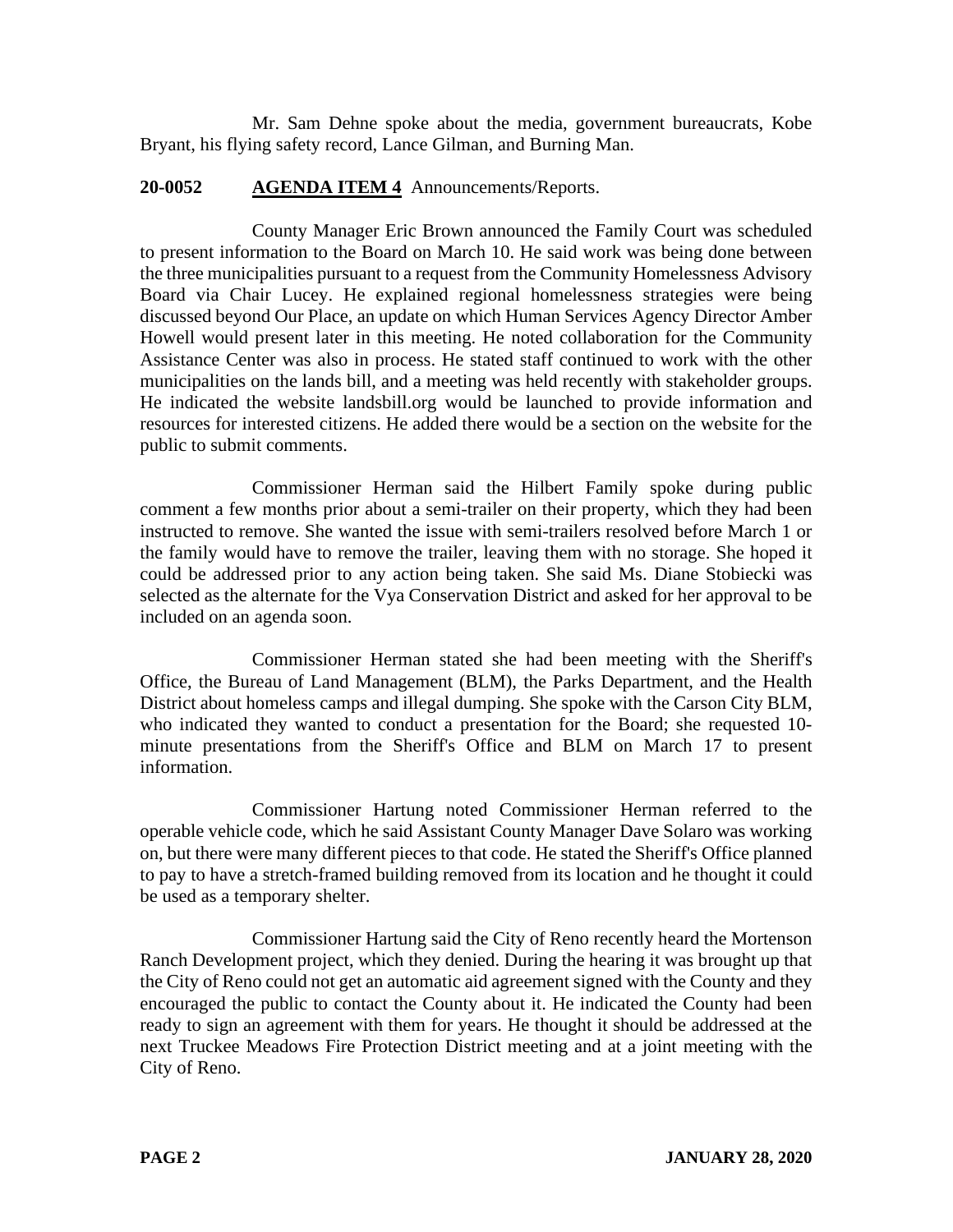Commissioner Hartung referred to a conference call through the Nevada Association of Counties and said Blackrock Holdings was a \$7 trillion investment company that invested in municipal bonds throughout the world. He said a municipality or county that did not possess a climate action plan could have its bond rate reduced. He added this was relevant in coastal areas such as Florida, California, and other states where sea level rise could affect them. He thought this was something Washoe County needed to monitor to avoid bond rating issues and wondered whether it needed to have a climate action plan in place. He indicated he sent the information to Assistant County Manager Christine Vuletich and the Treasurer.

Commissioner Jung said the most recent Sun Valley Citizen Advisory Board had 50 to 60 citizens in attendance. She requested staff reach out to the Citizen Advisory Board (CAB) Chairwoman Carmen Ortiz to ask her about a time and date preference for monthly meetings. She thought the District Attorney's Office, the Sheriff's Office and this Board should be on the same page about legal options for abandoned vehicles, dumping, and related issues. At that CAB meeting, proxies from the Sheriff's Office stated not much could be done. She noted she and Commissioner Herman agreed Sun Valley was the favorite place for people to dump abandoned vehicles. She requested a report of open land owned by Washoe County and thought abandoned vehicles could be moved to a County parcel, at which point the District Attorney's Office could identify the owners and take legal action. She noted scrap metal had no value, otherwise it would be sold. She mentioned a senior citizen who was a veteran had a car dumped on his property, and it cost him \$250 to have it towed away. She asked the County Manager to have staff keep a list of policies that needed to be changed or required additional language. She wanted the list to include public records, monuments, and input from the Assessor about the best use when evaluating development proposals. She thought the Assessor could present valuable information to the Board.

Commissioner Jung announced this was Assistant District Attorney Paul Lipparelli's last Board of County Commissioner meeting before his retirement. She said he was a dear friend and she would miss him.

Commissioner Herman reiterated the Sheriff's Office and the BLM were going to present solid plans at the March 17 meeting.

Chair Lucey wished Commissioner Jung a belated happy birthday. He confirmed it was Mr. Lipparelli's last meeting.

Chair Lucey wanted a patrol commander from the Sheriff's Office to confirm or deny the legality of a vehicle making a U-turn on Mt. Rose Highway between Thomas Creek and Wedge Parkway. He mentioned children had been hit by vehicles and many car accidents had occurred. He expressed concern about the dangers of young drivers making illegal U-turns in that area. He spoke about the framed building that Commissioner Hartung mentioned and said it could be recovered and moved to act as an emergency shelter. He stated he would ensure Sheriff's Office and BLM presentations were on the agenda for March 17.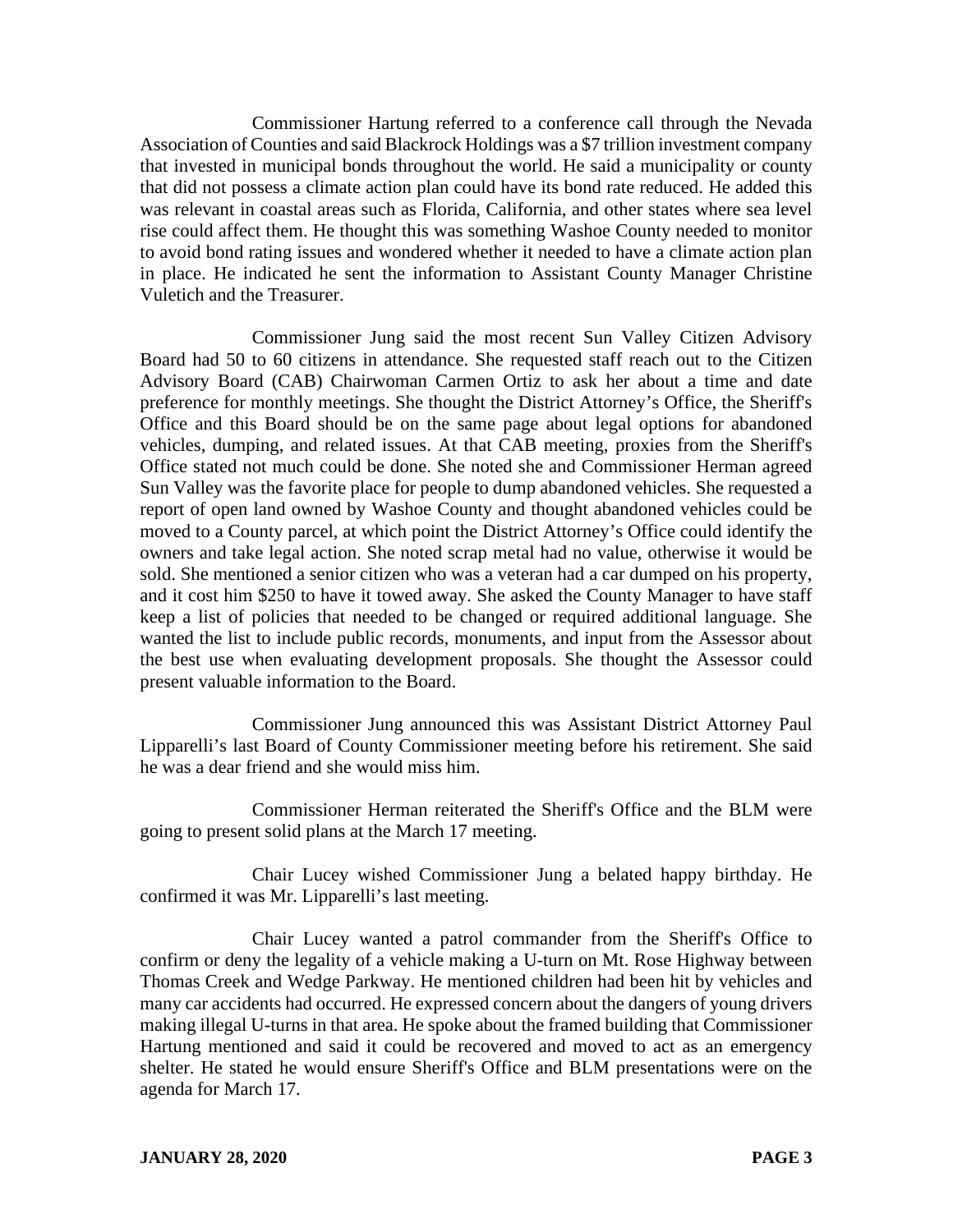Commissioner Hartung said he was told the Sheriff's Office planned to pay to have that structure hauled away and he had a call in to the Undersheriff to confirm that. He thought it would make a perfect temporary shelter.

## **CONSENT AGENDA ITEMS** – **5A THROUGH 5D2**

- **20-0053 5A1** Approval of minutes for the Board of County Commissioners' regular meetings of December 10, 2019. Clerk. (All Commission Districts.)
- **20-0054 5A2** Approval of minutes for the Board of County Commissioners' regular meeting of December 17, 2019. Clerk. (All Commission Districts.)
- **20-0055 5B1** Recommendation to approve a Water Rights Deed to re-convey 8.21 acre-feet of water rights from Washoe County to Hawco Development Company, a Nevada corporation, as the successor in interest to Hawco Investment and Development Company, Inc. Community Services. (Commission District 4.)
- **20-0056 5B2** Recommendation to approve a Water Rights Deed to re-convey 16.358 acre-feet of Thomas Creek water rights under Orr Ditch Decree Claim # 486 from Washoe County to Reno Retail, LLC. Community Services. (Commission District 2.)
- **20-0057 5C1** Recommendation to approve amendments totaling an increase of [\$3,000] in both revenue and expense to the FY20 Association of Food and Drug Official (AFDO)- Food Retail Program Standards Program - Verification Audit Standard 3 and Standard 5; retroactively for the period January 1, 2020 through December 31, 2020; and if approved direct the Comptroller's office to make the appropriate budget amendments. Health District. (All Commission Districts.)
- **20-0058 5C2** Recommendation to approve amendments totaling an increase of [\$3,000] in both revenue and expense to the FY20 Association of Food and Drug Officials (AFDO)-Category 3 Training; Food Retail Program Standards Program -FDA FD112 Food Code Training Course; retroactively for the period September 30, 2019 to May 31, 2020 and if approved direct the Comptroller's office to make the appropriate budget amendments. Health District. (All Commission Districts.)
- **20-0059 5C3** Recommendation to approve amendments totaling an increase of [\$1,976] in both revenue and expense to the FY20 Association of Food and Drug Officials (AFDO)- Food Retail Program Standards Program -Joint Nevada Food Safety Task Force and NvEHA Annual Educational Conference; retroactively for the period January 1, 2020 through May 30, 2020; and if approved direct the Comptroller's office to make the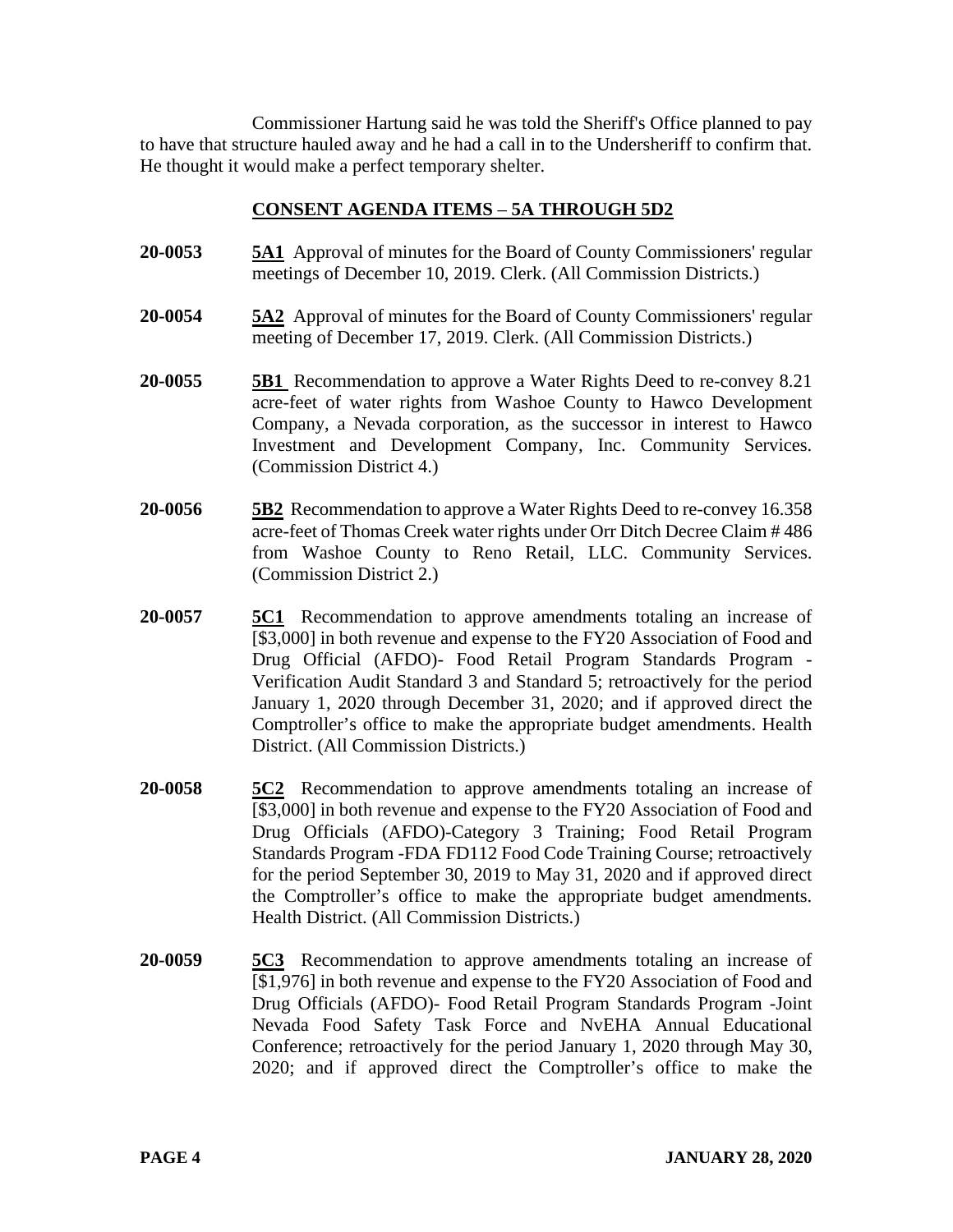appropriate budget amendments. Health District. (All Commission Districts.

- **20-0060 5D1** Recommendation to approve the acceptance of reimbursement costs [\$13,000.00, no match required] from the USDA Forest Service Humboldt-Toiyabe National Forest for overtime costs incurred while involved in the Cooperative Law Enforcement Agreement #16-LE-11041701-008 Mod 05 for the retroactive period of November 7, 2019 – December 31, 2020; and if approved, authorize Comptroller's Office to make the necessary budget amendments. Sheriff. (All Commission Districts.)
- **20-0061 5D2** Recommendation to approve a pass through grant award from the State of Nevada Department of Public Safety, Office of Criminal Justice Assistance 2019 Paul Coverdell Forensic Science Improvement (FSI), Project No. 19-FSI-03 for [\$54,027.00, no County match requirement] to provide for continued education and training for staff members and training for new Criminalists and Opioid analysis supplies in the Forensic Science Division for the retroactive grant period of January 1, 2020 through December 31, 2020 and if approved, direct Comptroller's Office to make necessary budget amendments. Sheriff. (All Commission Districts.)

There was no public comment on the Consent Agenda Items listed above.

On motion by Commissioner Hartung, seconded by Vice Chair Berkbigler, which motion duly carried on a 5-0 vote, it was ordered that Consent Agenda Items 5A through 5D2 be approved. Any and all Resolutions or Interlocal Agreements pertinent to Consent Agenda Items 5A through 5D2 are attached hereto and made a part of the minutes thereof.

# **BLOCK VOTE – 7 THROUGH 9**

**20-0062 AGENDA ITEM 7** Recommendation to 1) approve roll change requests, pursuant to NRS 361.765 and/or NRS 361.768, for errors discovered on the 2016/2017, 2017/2018, 2018/2019 and 2019/2020 secured and unsecured tax rolls 2) authorize Chair to execute the changes described in Exhibits A and B and 3) direct the Washoe County Treasurer to correct the error(s). [cumulative amount of decrease to all taxing entities \$167,218.93]. Assessor. (All Commission Districts.)

There was no response to the call for public comment.

On motion by Vice Chair Berkbigler, seconded by Commissioner Jung, which motion duly carried on a 5-0 vote, it was ordered that Agenda Item 7 be approved, authorized, and directed.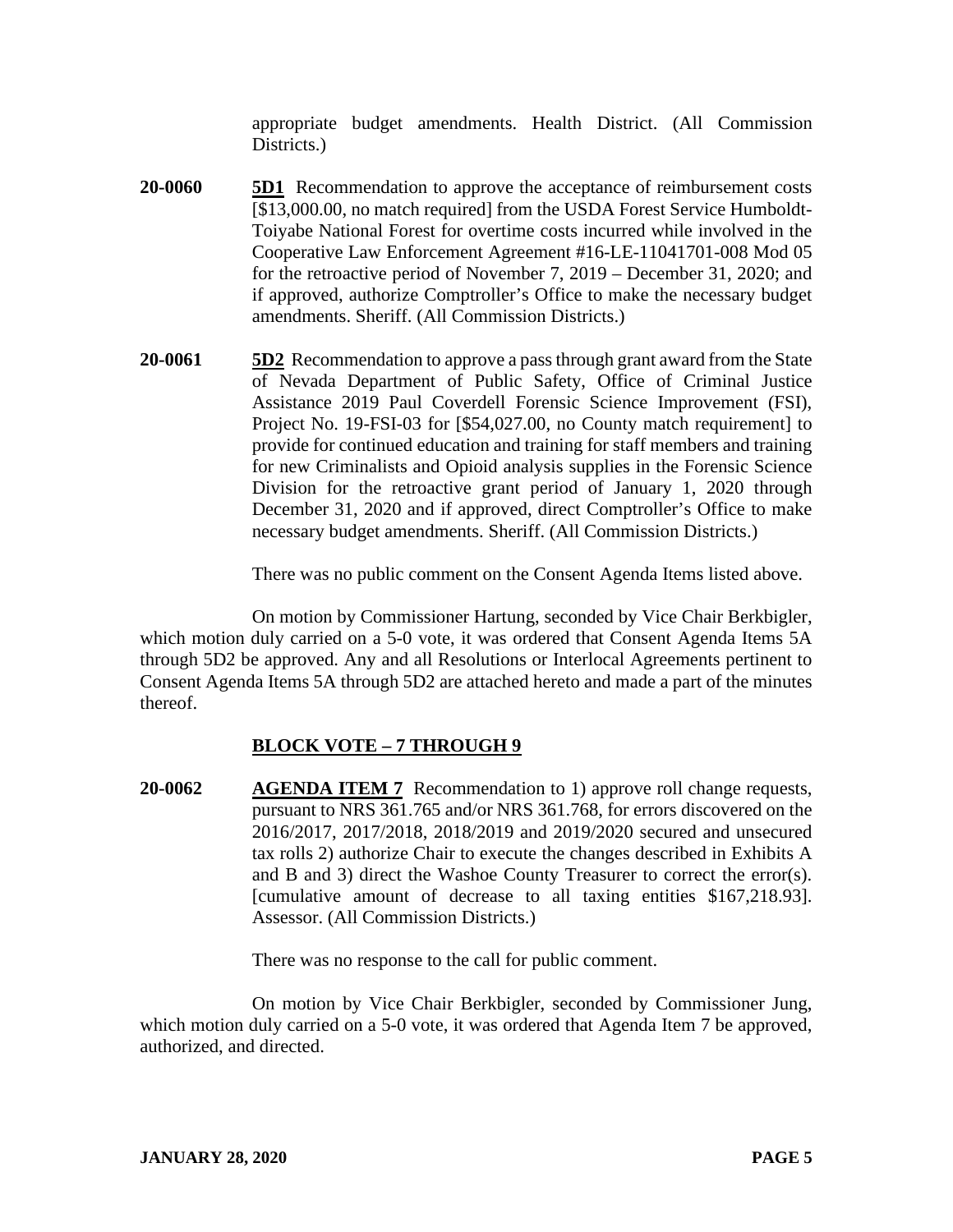**20-0063 AGENDA ITEM 8** Recommendation to 1) Approve the Owner-CMAR Construction Agreement between Washoe County and Q&D Construction, LLC, for Guaranteed Maximum Price #4 for Site Improvements of the Our Place Homeless Housing Project [in the amount of \$1,119,468.00] and if approved, 2) Authorize a deductive change order in the amount of \$244,841.00 reflecting a reduction in scope of work. Community Services. (Commission District 3.)

On the call for public comment, Mr. Sam Dehne was called but was not present to speak.

On motion by Vice Chair Berkbigler, seconded by Commissioner Jung, which motion duly carried on a 5-0 vote, it was ordered that Agenda Item 8 be approved and authorized.

**20-0064 AGENDA ITEM 9** Recommendation to approve the purchase of a Commvault backup solution from Zones, LLC, retroactive to December 20, 2019, at a total cost of [\$205,242.13]. Technology Services. (All Commission Districts.)

There was no response to the call for public comment.

On motion by Vice Chair Berkbigler, seconded by Commissioner Jung, which motion duly carried on a 5-0 vote, it was ordered that Agenda Item 9 be approved.

**20-0065 AGENDA ITEM 6** Update, discussion, and possible direction regarding the Washoe County Our Place project. Human Services Agency. (All Commission Districts.)

Human Services Agency Director Amber Howell conducted a PowerPoint presentation, a copy of which was placed on file with the Clerk, and reviewed slides with the following titles: The Our Place Project (3 slides); Previous Board Actions (2 slides); Project Team; Project Scope & Key Milestones; Campus Design; Making Our Way; Staffing Plan; GMP Construction & Estimated Timeline; State Benefits; Needed Goals & Outcomes; Current & Final Structure; Future Opportunities & Expansion Needs; Our Place One Sheet; and Questions.

Ms. Howell mentioned Grace Church continued to donate to Our Place and recently donated \$300,000 specifically for the rehabilitation of building 8C, which was for the 18 to 24-year-old population. She recognized Human Services Coordinator Kim Schweickert and Project Manager Bill Wardell for their work and said they were the reason for the tremendous progress. She stated a full-time social worker was placed at the jail to assist inmates with services once they were released. She highlighted that discussions were occurring with the University of Nevada, Reno about an on-site medical clinic at Our Place. She explained information was received from the Department of Housing and Urban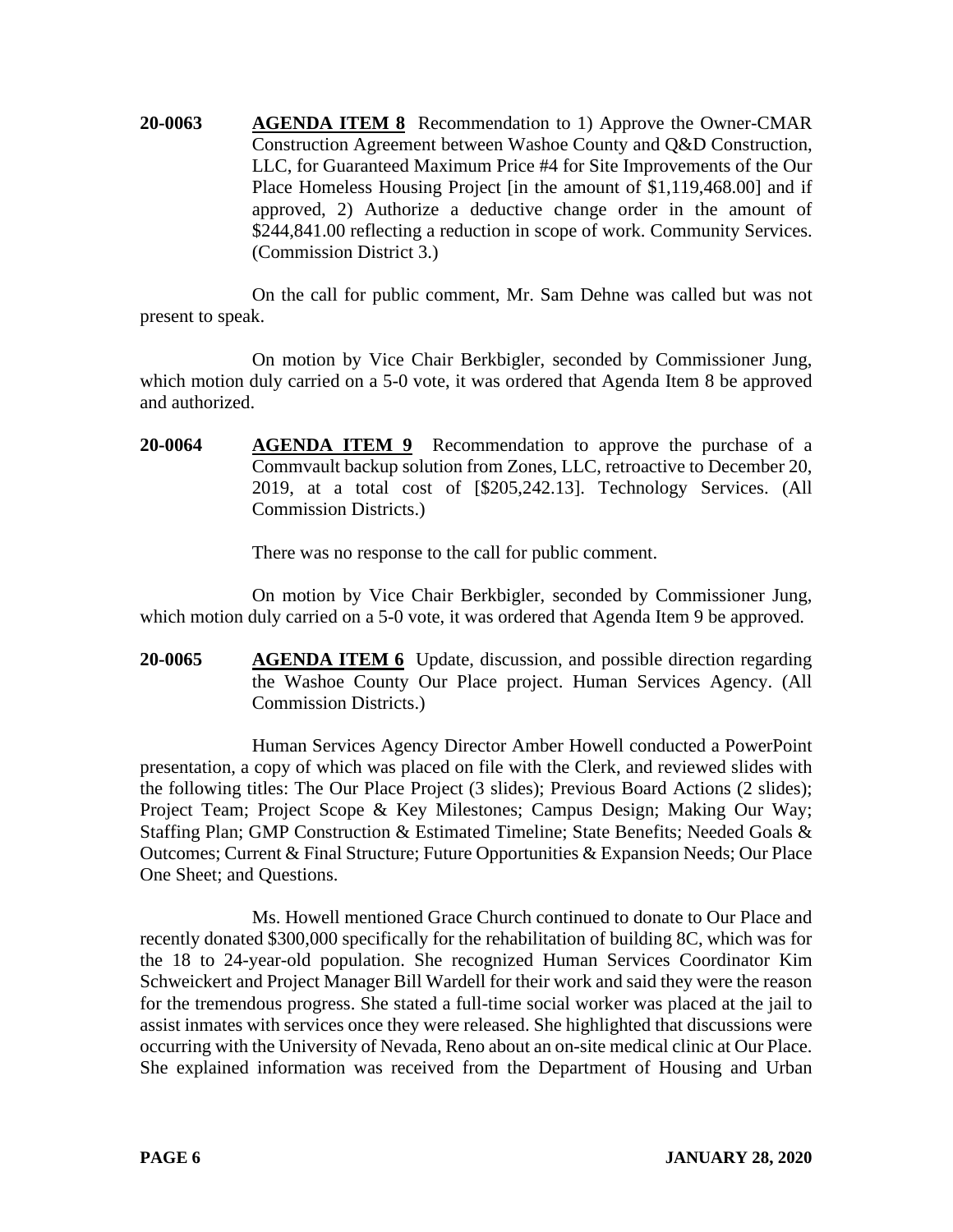Development and the shelter received a rating of 272, which meant northern Nevada was next to the bottom. She wanted attention paid to those ratings as the project moved forward.

Vice Chair Berkbigler expressed excitement about the project and thanked Ms. Howell and her staff for the work they had done. She was curious whether the issues with the State related to Soulful Seeds had been resolved. Ms. Howell responded a State Master Plan process was initiated at the Northern Nevada Adult Mental Health Services (NNHAMS) campus to determine a plan related to the campus property; it had been due in December but was not complete yet. She stated it was communicated to her that new buildings could not be authorized on the campus until after the plan was approved by the State. She indicated Governor Steve Sisolak had toured the Our Place campus and said staff was optimistic about the future.

Commissioner Hartung indicated Renown Health President and Chief Executive Officer Dr. Tony Slonim expressed interest in an exchange of a parcel near Crossroads for the former Medical Examiner's building.

Chair Lucey thanked Ms. Howell for the time and effort spent on this project and mentioned Ms. Schweickert and Mr. Wardell also put in an extreme amount of time. He expressed excitement about the campus opening and said it would be an answer to growing issues in the community and region. He thought this was one step that would continually evolve but it showed the County's willingness to participate in creating solutions. He said he was able to participate in Thriving Communities for a Better Southern Nevada, a workforce development program that dealt with issues in the region. He thought this program was directly related to the processes at Our Place by housing people and providing the first step out of homelessness; rehabilitation was the next step.

Chair Lucey wanted the County Manager, the Board of County Commissioners, the District Attorney, the Sheriff, and Ms. Howell to collaborate on ideas for Our Place to provide services like Crossroads for any individuals in need of workplace development. He stated there was more than \$30 million in grant money available from the State and the federal government, and collaborative work could enable the region to obtain money to be utilized in needed areas. He said it could change the behavior of many individuals and result in less population in the jail, less prosecution time, less judiciary time, and less time for social workers to locate individuals. He said these were the types of issues the region wanted to solve. He thought there had been significant progress at Our Place since construction began in September, and he was excited to see the campus fully operational in mid-spring. He was optimistic about working with the State to align the proposed buildings at Our Place. He said he would work diligently with Ms. Howell when they met with the federal government in February. He wanted to have meetings with the business community and the Chamber of Commerce. He believed homelessness issues needed to be a community effort to collaboratively determine a solution. He thanked all staff who participated in making this first step for the County.

Vice Chair Berkbigler said homelessness issues were created partly by the lack of affordable housing. She explained citizens making minimum wage or slightly above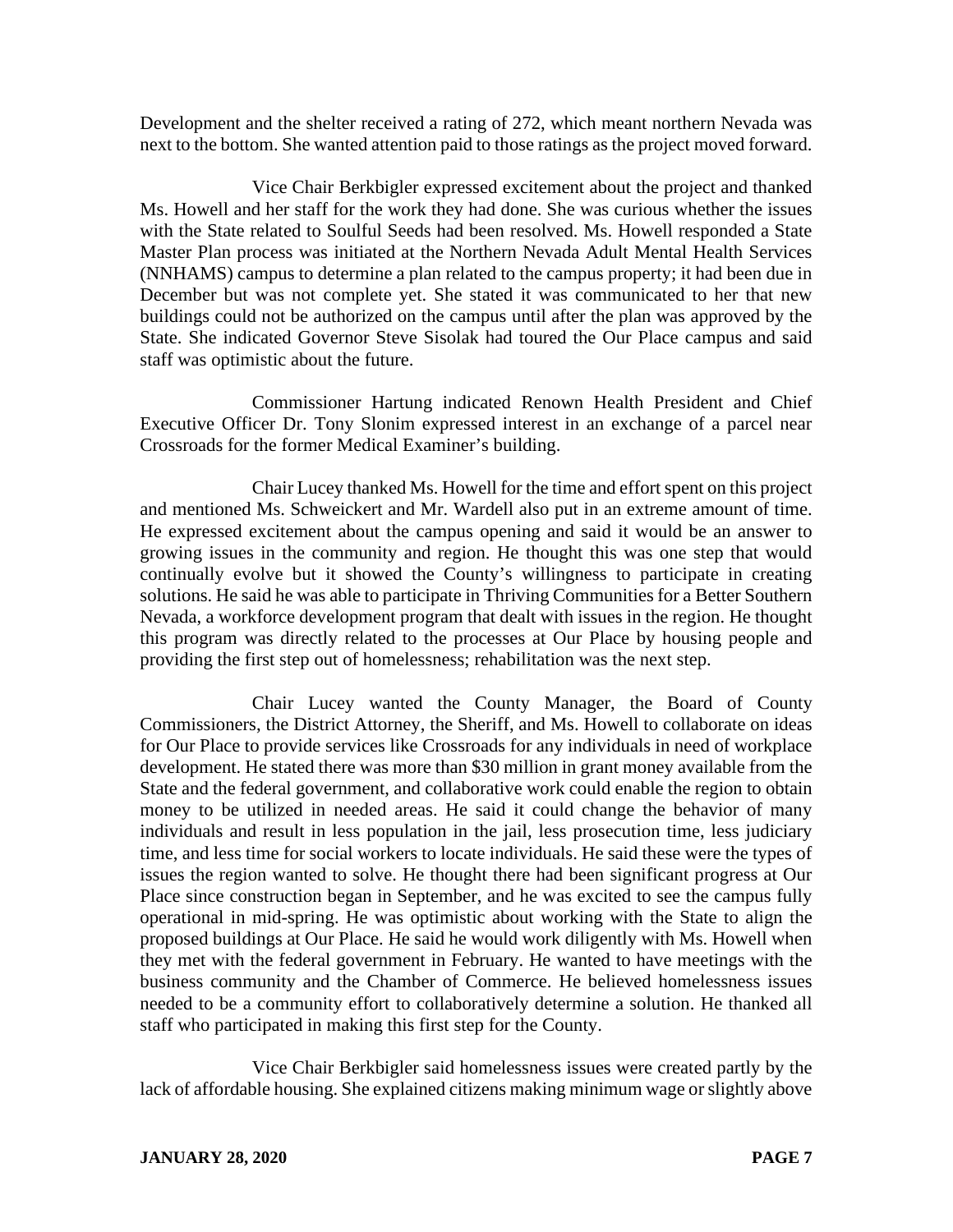that could not afford an apartment much less a house. She thought training individuals in a trade or skill could provide the opportunity to increase their income. She said this issue needed to be at the top of the priority list.

Chair Lucey stated the sale of Harrah's Reno would place dealers and other individuals with entry level jobs back into the workforce, and he wondered why this was not included in discussions. He said Switch and Tesla had worked with Truckee Meadows Community College, but there had to be more help for individuals because people could not afford to pay \$1,000 a month for a studio apartment. He spoke about training and services individuals could take advantage of through the federal government. He wanted to work with the County Manager and elected officials to unify and focus on homelessness since it was the top subject in the region.

**20-0066 AGENDA ITEM 10** Public Hearing: Regulatory Zone Amendment Case Number WRZA19-0006 (Lifestyle Homes), to adopt a regulatory zone amendment from Low Density Suburban (LDS) (1 dwelling unit/acre maximum) to Medium Density Suburban (MDS) (3 dwelling units/acre maximum), master planned Suburban Residential (SR) in the Cold Springs Area Plan, on two parcels of land (APN: 566-041-01 & 02) totaling approximately 14.05 acres for owner/applicant Lifestyle Homes TND LLC. If approved, authorize the Chair to sign the resolution to that effect. Community Services. (Commission District 5.)

County Manager Eric Brown introduced the public hearing.

Chair Lucey indicated there was no need for a presentation but asked whether this had been approved by the Planning Commission. Planner Julee Olander confirmed it was approved.

There was no response to the call for public comment.

On motion by Commissioner Herman, seconded by Vice Chair Berkbigler, which motion duly carried on a 5-0 vote, it was ordered that Agenda Item 10 be adopted and authorized. The Resolution for same is attached hereto and made a part of the minutes thereof.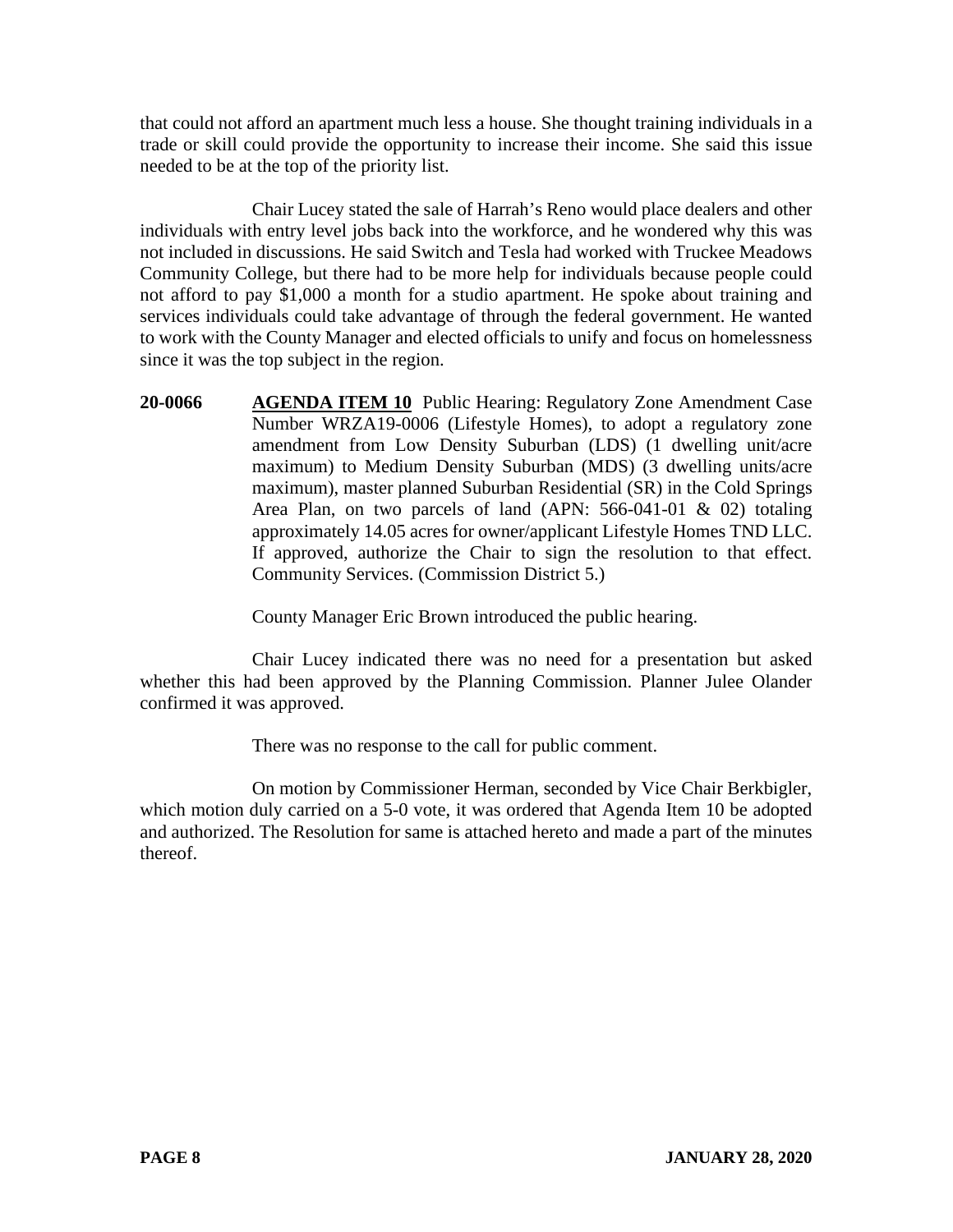**20-0067 AGENDA ITEM 11** Public hearing pursuant to NRS 277.050, to consider any objections to the Resolution of Intent to execute an easement agreement and easement deed between Washoe County and the Truckee Meadows Water Authority for an access and water facilities easement totaling  $\pm 11,802$  square feet and a temporary construction easement totaling ±23,588 square feet on APN 534-521-01, part of Sugarloaf Peak Open Space [at the appraised value of \$2,033.00]; possible approval of said easement agreement and easement deed; and, if approved, authorize the Chair to execute the agreement and deed to that effect. Community Services. (Commission District 4.)

County Manager Eric Brown introduced the public hearing.

There was no response to the call for public comment.

On motion by Commissioner Hartung, seconded by Commissioner Jung, which motion duly carried on a 5-0 vote, it was ordered that Agenda Item 11 be approved and authorized. The Resolution for same is attached hereto and made a part of the minutes thereof.

**20-0068 AGENDA ITEM 12** Possible Closed Session for the purpose of discussing labor negotiations with Washoe County and Truckee Meadows Fire Protection District per NRS 288.220.

County Manager Eric Brown stated there was no need for a closed session.

**20-0069 AGENDA ITEM 13** Public Comment.

County Clerk Nancy Parent stated email correspondence she received from Annmarie Grant would be placed on the record.

**20-0070 AGENDA ITEM 14** Announcements/Reports.

Chair Lucey invited District Attorney Chris Hicks to the podium. Mr. Hicks read and presented a Proclamation to Assistant District Attorney Paul Lipparelli, a copy of which was placed on file with the Clerk. Mr. Hicks thanked Mr. Lipparelli for his service to the County and said he would be missed.

Mr. Lipparelli mentioned the Proclamation was not on the approved agenda.

The County Commissioners shared fond stories of Mr. Lipparelli and each expressed their thanks for his dedication and guidance over the years.

Mr. Lipparelli expressed his gratitude for the opportunity to work for Washoe County and with wonderful people over the years. He wanted someone to read his Proclamation at his funeral. He thanked Mr. Hicks and the Commissioners for their kind